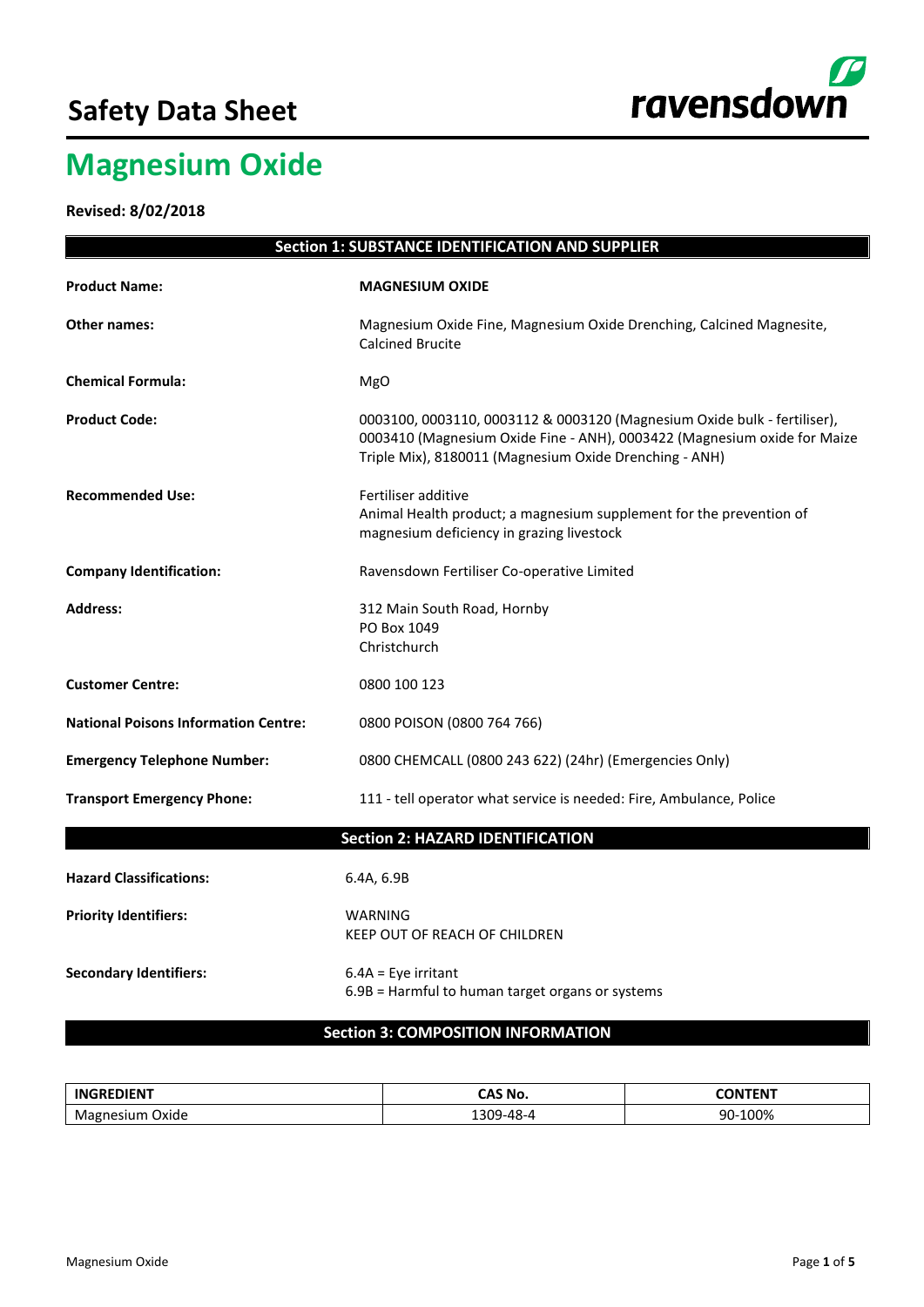| <b>Section 4: FIRST AID MEASURES</b> |                                                                                                                                                                                                                                                                         |  |  |  |
|--------------------------------------|-------------------------------------------------------------------------------------------------------------------------------------------------------------------------------------------------------------------------------------------------------------------------|--|--|--|
| <b>First Aid Measures:</b>           | Consult the National Poisons Centre on 0800 POISON (0800 764 766) or a doctor<br>immediately in every case of suspected poisoning.                                                                                                                                      |  |  |  |
| Inhalation:                          | Remove patient to fresh air. Lay down and keep warm and rested. If breathing is shallow or<br>has stopped ensure airway is clear and apply resuscitation. Seek medical assistance<br>immediately.                                                                       |  |  |  |
| Ingestion:                           | Never give anything by mouth to an unconscious person. If swallowed DO NOT induce<br>vomiting. For advice, contact the National Poisons Centre on 0800 POISON (0800 764 766).<br>Seek medical assistance immediately.                                                   |  |  |  |
| Skin:                                | Remove contaminated clothing and wash affected area thoroughly with soap and water. If<br>a large area is affected seek medical assistance.                                                                                                                             |  |  |  |
| Eye:                                 | Flush with plenty of water for 15 minutes holding eyelids open if necessary. Call a doctor<br>immediately.                                                                                                                                                              |  |  |  |
| <b>Advice to Doctor:</b>             | No specific antidote. Treat symptomatically. If vomiting is induced, suggest endotracheal<br>and/or oesophageal control. Danger from lung aspiration must be weighed against toxicity<br>when considering emptying the stomach.                                         |  |  |  |
|                                      | <b>Section 5: FIRE FIGHTING MEASURES</b>                                                                                                                                                                                                                                |  |  |  |
| <b>Flash Point:</b>                  | Not applicable (non-flammable)                                                                                                                                                                                                                                          |  |  |  |
| <b>Combustion Products:</b>          | None                                                                                                                                                                                                                                                                    |  |  |  |
| <b>Extinguishing Media:</b>          | Based on surrounding materials                                                                                                                                                                                                                                          |  |  |  |
| <b>Protective Equipment:</b>         | Breathing apparatus plus protective gloves                                                                                                                                                                                                                              |  |  |  |
| <b>HAZCHEM Code:</b>                 | Not applicable                                                                                                                                                                                                                                                          |  |  |  |
|                                      | <b>Section 6: ACCIDENTAL RELEASE MEASURES</b>                                                                                                                                                                                                                           |  |  |  |
| <b>Spills and Disposal:</b>          | Wear appropriate protective clothing. Exclude non-essential people from the area. Contain<br>spill and absorb with inert material such as soil, sand or absorbent granules and place in a<br>sealable waste container. Dispose of waste safely in an approved landfill. |  |  |  |
| <b>Protective Clothing:</b>          | For appropriate personal protective equipment see section 8.                                                                                                                                                                                                            |  |  |  |
| <b>Environmental Precaution:</b>     | Prevent from entering drains, waterways or sewers. If spill does enter waterways contact<br>the local authority.                                                                                                                                                        |  |  |  |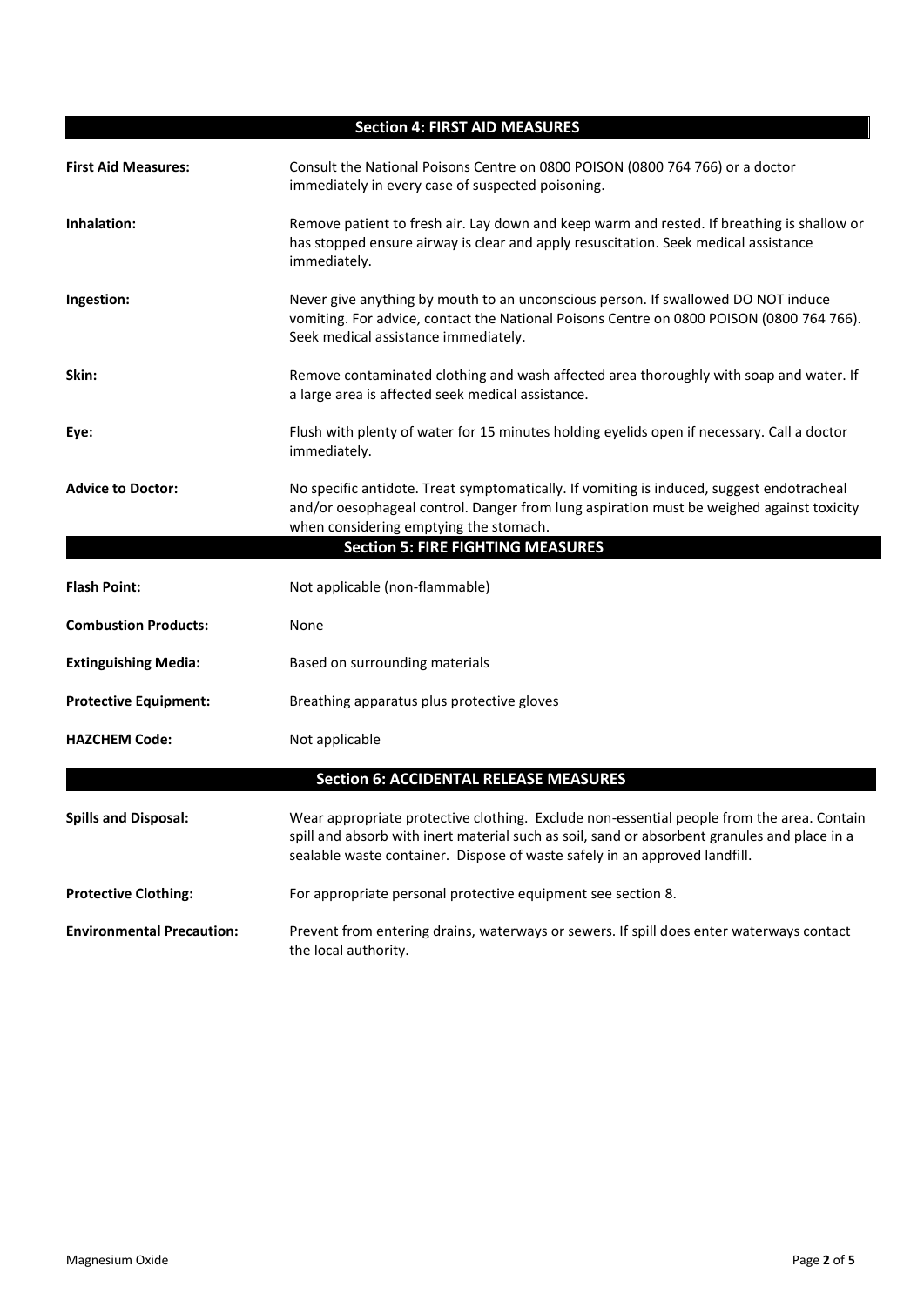**Section 7: HANDLING AND STORAGE**

| Handling:                                          | Keep out of reach of children. Avoid contact with skin, eyes and inhalation of vapours. Use<br>personal protective equipment as required.                                                                                                               |                                                                                                                                                                           |  |
|----------------------------------------------------|---------------------------------------------------------------------------------------------------------------------------------------------------------------------------------------------------------------------------------------------------------|---------------------------------------------------------------------------------------------------------------------------------------------------------------------------|--|
|                                                    | <b>Approved Handler:</b><br><b>Tracking:</b><br><b>Record Keeping:</b>                                                                                                                                                                                  | Not required<br>Not required<br>Not required                                                                                                                              |  |
| Storage:                                           | Agrichemicals.                                                                                                                                                                                                                                          | Store in original container tightly closed and in a locked, dry, cool area away from<br>foodstuffs, fertiliser and seed. Store in accordance with NZS 8409; Management of |  |
| <b>Other Information:</b>                          |                                                                                                                                                                                                                                                         | Always read the label before use. See label for further information on handling and storage.                                                                              |  |
|                                                    |                                                                                                                                                                                                                                                         | Section 8: EXPOSURE CONTROL/PERSONAL PROTECTION                                                                                                                           |  |
| <b>Exposure Limits:</b>                            |                                                                                                                                                                                                                                                         | No exposure limits have been assigned for this product.                                                                                                                   |  |
| <b>Protective Equipment:</b>                       |                                                                                                                                                                                                                                                         | When contact with product is likely, wear protective gloves.                                                                                                              |  |
| <b>Engineering Controls:</b>                       |                                                                                                                                                                                                                                                         | Handle in well-ventilated area. Avoid inhalation of dust.                                                                                                                 |  |
| <b>Hygiene Precautions:</b>                        | Do not eat, drink or smoke while using this product. Remove protective clothing and wash<br>hands and face before meals and after work. Wash protective clothing daily after work.<br>Contaminated clothing should not be allowed out of the workplace. |                                                                                                                                                                           |  |
|                                                    |                                                                                                                                                                                                                                                         | <b>Section 9: PHYSICAL AND CHEMICAL PROPERTIES</b>                                                                                                                        |  |
|                                                    |                                                                                                                                                                                                                                                         |                                                                                                                                                                           |  |
| Appearance:                                        | White, off-white or brown powder or small granule                                                                                                                                                                                                       |                                                                                                                                                                           |  |
| Odour:                                             | Odourless                                                                                                                                                                                                                                               |                                                                                                                                                                           |  |
| <b>Specific Gravity:</b>                           | 1.2                                                                                                                                                                                                                                                     |                                                                                                                                                                           |  |
| <b>Solubility in Water:</b>                        | Insoluble                                                                                                                                                                                                                                               |                                                                                                                                                                           |  |
| <b>Flash Point:</b>                                | Not applicable (non-flammable)                                                                                                                                                                                                                          |                                                                                                                                                                           |  |
| <b>Melting Point</b>                               | $2,600^{\circ}$ C                                                                                                                                                                                                                                       |                                                                                                                                                                           |  |
|                                                    |                                                                                                                                                                                                                                                         | <b>Section 10: STABILITY AND REACTIVITY</b>                                                                                                                               |  |
| Stability:                                         | at least 5 years from the date of manufacture.                                                                                                                                                                                                          | Stable. When stored appropriately this product should show no significant degradation for                                                                                 |  |
| <b>Hazardous Decomposition</b><br><b>Products:</b> | Hydrogen Chloride                                                                                                                                                                                                                                       |                                                                                                                                                                           |  |
| <b>Hazardous Polymerisation:</b>                   | Hazardous polymerisation is not likely to occur                                                                                                                                                                                                         |                                                                                                                                                                           |  |
| <b>Materials to Avoid:</b>                         | None                                                                                                                                                                                                                                                    |                                                                                                                                                                           |  |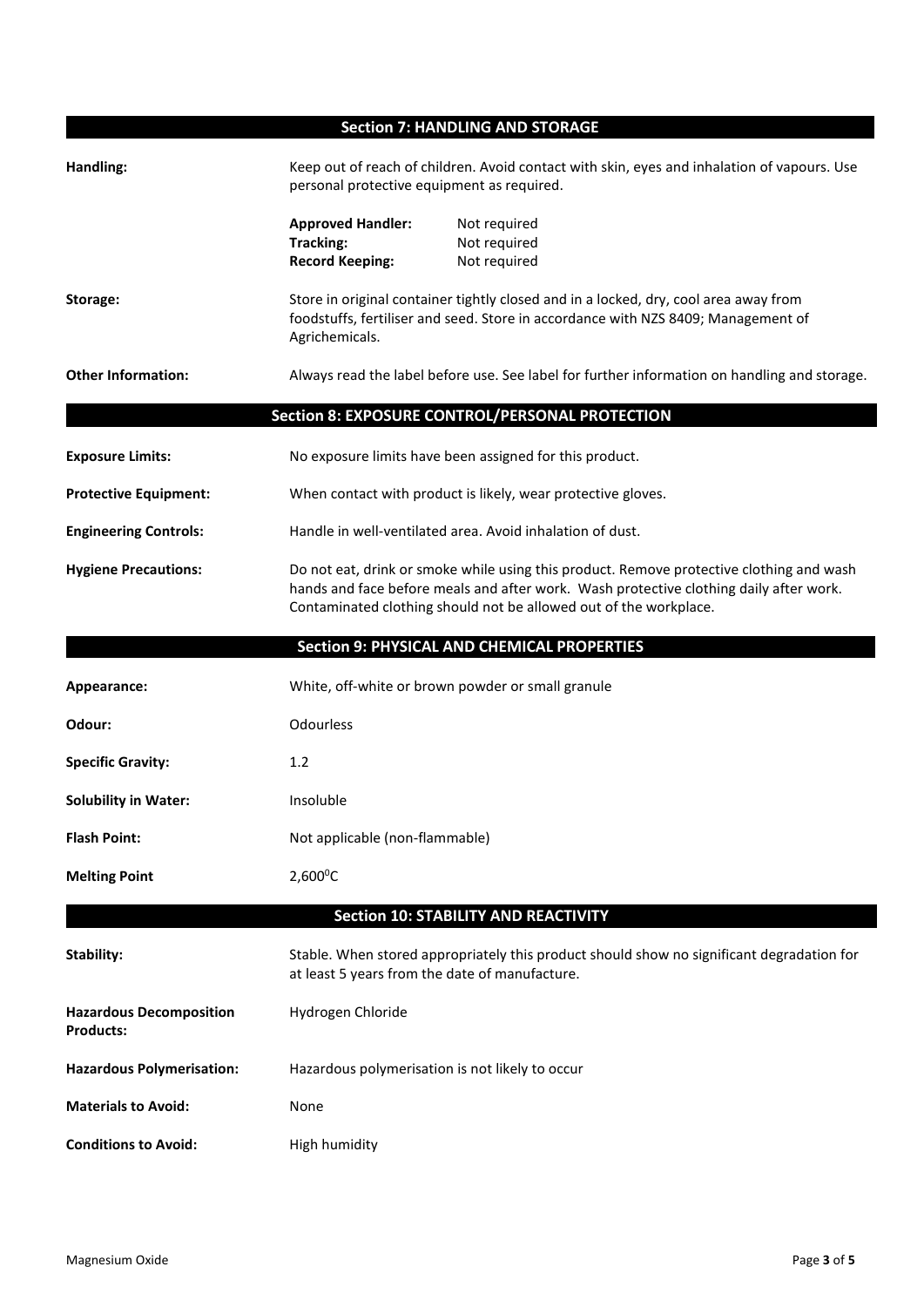#### **Section 11: TOXICOLOGICAL INFORMATION**

| <b>Hazard Classifications:</b>            | 6.4A, 6.9B                                                                                                                                                                          |  |
|-------------------------------------------|-------------------------------------------------------------------------------------------------------------------------------------------------------------------------------------|--|
| Ingestion:                                | Regarded as practically non-toxic but may be harmful if swallowed in large quantities                                                                                               |  |
| Inhalation:                               | Inhalation of dust may be irritating                                                                                                                                                |  |
| Skin:                                     | May be mildly irritating and may cause drying of the skin                                                                                                                           |  |
| Eye:                                      | Irritating to the eyes                                                                                                                                                              |  |
| <b>Chronic Effects:</b>                   | Repeated exposure may damage lungs and respiratory system                                                                                                                           |  |
| <b>Reproductive Toxicity:</b>             | No reproductive effects                                                                                                                                                             |  |
| <b>Section 12: ECOLOGICAL INFORMATION</b> |                                                                                                                                                                                     |  |
| <b>Hazard Classifications:</b>            | Not considered an ecotoxic substance                                                                                                                                                |  |
|                                           | <b>Section 13: DISPOSAL INFORMATION</b>                                                                                                                                             |  |
| <b>Product Disposal:</b>                  | Dispose of product only by using according to label or at an approved landfill. Recycle<br>where possible. Do not contaminate bodies of water with chemical or empty container.     |  |
| <b>Container Disposal:</b>                | Burn container in an appropriate incinerator if circumstance, such as wind direction permit.<br>Otherwise bury in an approved landfill. Do not use container for any other purpose. |  |
|                                           | <b>Section 14: TRANSPORT INFORMATION</b>                                                                                                                                            |  |

**Transport Information:** It is good practice to separate this product from food, food related materials, animal feedstuffs, seed or fertilisers during transport.

#### **RAIL/ROAD; SEA (IMDG Code); AIR (ICAO/IATA)**

| <b>UN Number:</b>            | N/A |
|------------------------------|-----|
| <b>Proper Shipping Name:</b> | N/A |
| <b>DG Class:</b>             | N/A |
| <b>Subsidiary Class:</b>     | N/A |
| <b>Packing Group:</b>        | N/A |
| <b>Marine Pollutant:</b>     | N٥  |
| MTQ (non-commercial):        | N/A |
| <b>HAZCHEM Code:</b>         | N/A |
| <b>IERG Number:</b>          | N/A |

**Other information:** Check the latest versions of the Land Transport Dangerous Goods Rule 45001 and associated Transport of Dangerous Goods on Land (NZS 5433) for additional information on maximum allowable transport quantities (MTQ's), placarding and segregation. Sea transport may require further segregation.

### **Section 15: REGULATORY INFORMATION**

| v       |   |
|---------|---|
| ×<br>۰, | i |

Exempt from Registration under the ACVM Act 1997

**EPA:** Approved pursuant to the HSNO Act 1996 Se[e www.epa.govt.nz](http://www.epa.govt.nz/) for approval controls.